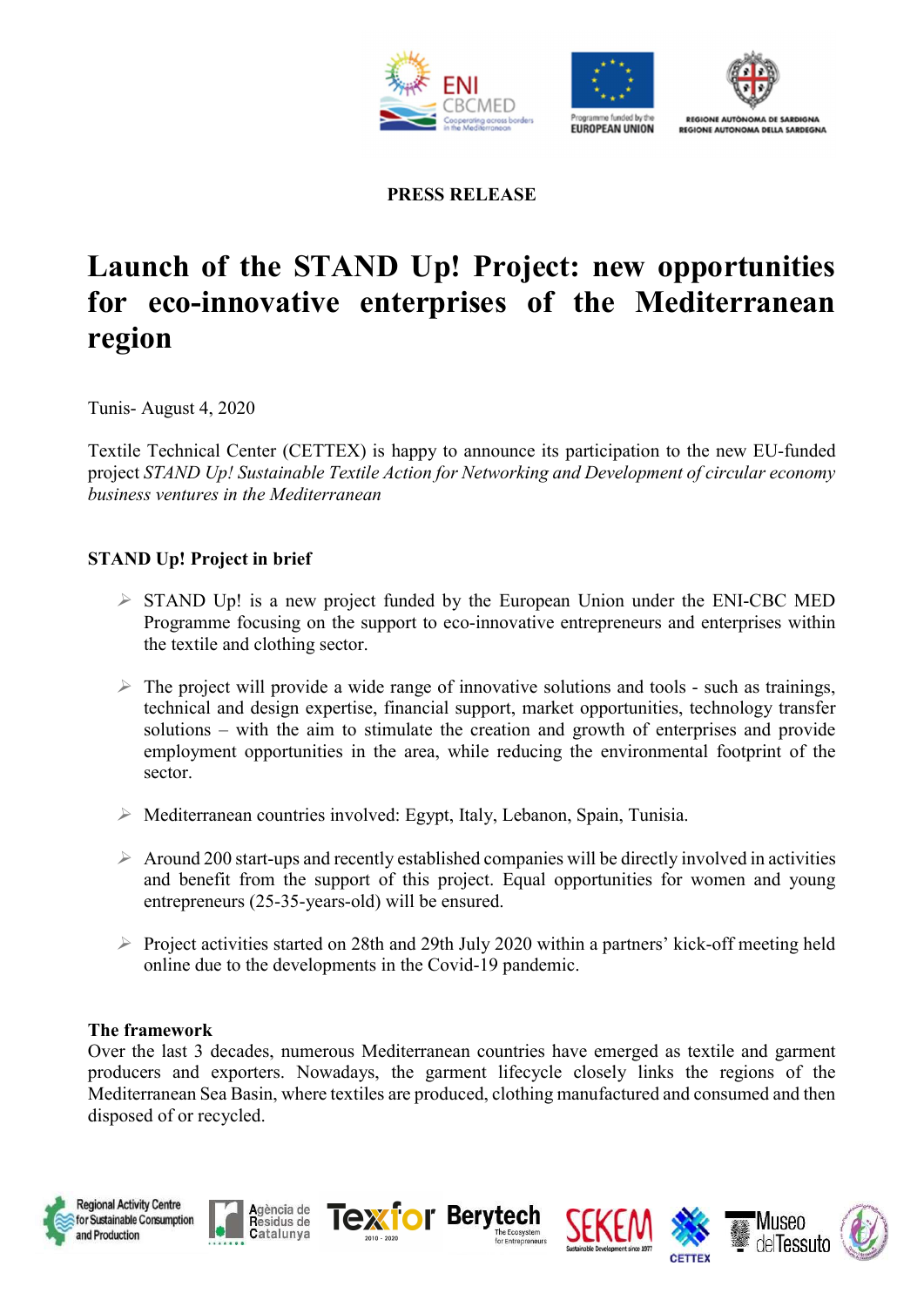





The clothing industry has become strategic to the process of economic development of the area but serious concerns have been raised in terms of social and environmental side effects. It is one of the planet's biggest polluters; the current system creates more greenhouse gas emissions than international flights and maritime shipping combined. The issue is doomed to get worse: global clothing production has doubled in the past 15 years and according to current forecasts, it will increase by another 63% by 2030.

Despite the priority given to sustainable consumption and production (SCP) in the policy agenda of the Mediterranean, various market and social challenges continue to hinder the shift towards more sustainable market patterns and to unlock economic opportunities along the value chain locally and nationally.

In light of these challenges and the opportunities a transition to SCP offers, the Sustainable Textile Action for Networking and Development of circular economy business ventures in the Mediterranean (STAND Up!) was created.

According to STAND Up! partners, the solution lies in innovative entrepreneurialism, start-ups and recently established enterprises that have a pivotal role in the sector's transition to SCP and environmentally and socially responsible circular model.

# The Action

In order to support entrepreneurs and eco-innovative ventures in Egypt, Italy, Lebanon, Spain and Tunisia, STAND Up! will:

- Deliver a programme of training, technical and eco-design support to enable ventures to develop and grow.

Offer ventures financial support via a series of innovative voucher schemes. - Aggregate and stimulate the market for eco-innovative products and services via an open innovation platform.

- Aid technology transfer to action solutions via a marketplace.

- Support the protection of intellectual property rights via the creation of a virtual community. - Trigger policy change.

- Launch an awareness campaign about the importance of sustainable consumption and production and an eco-innovation prize.

#### Expected results

STAND Up! Project will stimulate the creation and growth of enterprises of the textile and clothing sector, providing fair employment opportunities and reducing the environmental footprint in the Mediterranean region.

In terms of green jobs created, 200 ideation-stage ventures will be supported to grow their business ideas and 20 early and growth stage ventures will be supported maintaining stable employment and creating new direct jobs.

Particular attention will be given to the inclusion of young entrepreneurs (25-35-year-old) and women.